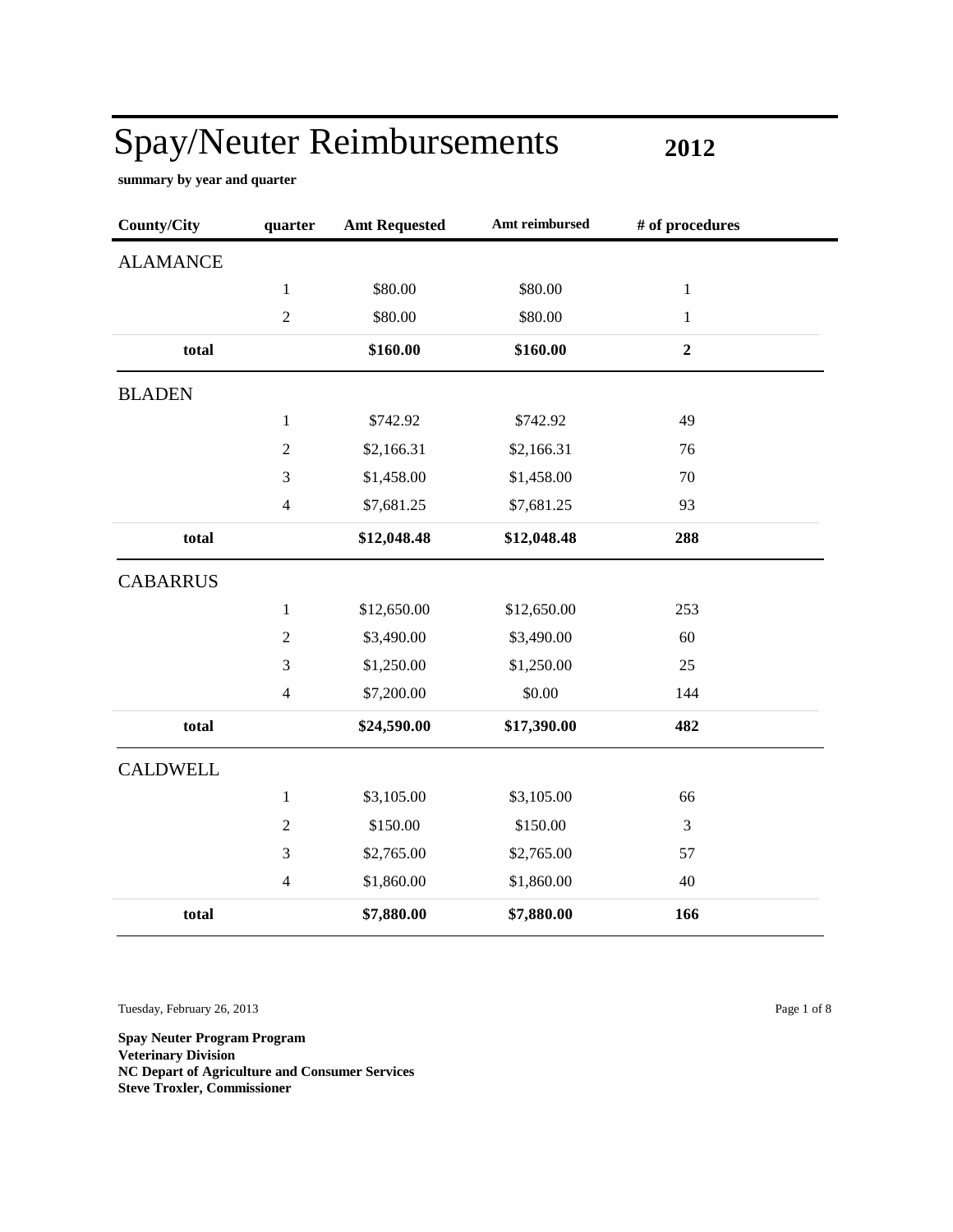**2012**

**summary by year and quarter**

| <b>County/City</b> | quarter          | <b>Amt Requested</b> | Amt reimbursed | # of procedures |  |
|--------------------|------------------|----------------------|----------------|-----------------|--|
| <b>CARTERET</b>    |                  |                      |                |                 |  |
|                    | $\boldsymbol{2}$ | \$950.00             | \$950.00       | 14              |  |
| total              |                  | \$950.00             | \$950.00       | 14              |  |
| <b>CASWELL</b>     |                  |                      |                |                 |  |
|                    | $\mathbf{1}$     | \$1,720.00           | \$1,720.00     | 27              |  |
|                    | $\boldsymbol{2}$ | \$1,750.00           | \$1,750.00     | 23              |  |
|                    | 3                | \$2,255.00           | \$2,255.00     | 35              |  |
|                    | $\overline{4}$   | \$3,135.00           | \$3,135.00     | 41              |  |
| total              |                  | \$8,860.00           | \$8,860.00     | 126             |  |
| <b>CUMBERLAND</b>  |                  |                      |                |                 |  |
|                    | $\,1$            | \$6,536.50           | \$6,536.50     | 87              |  |
|                    | $\mathbf{2}$     | \$5,526.50           | \$5,526.50     | 74              |  |
|                    | 3                | \$8,241.75           | \$8,241.75     | 103             |  |
|                    | $\overline{4}$   | \$8,037.10           | \$8,037.10     | 118             |  |
| total              |                  | \$28,341.85          | \$28,341.85    | 382             |  |
| <b>DARE</b>        |                  |                      |                |                 |  |
|                    | $\,1$            | \$3,963.00           | \$3,963.00     | 72              |  |
|                    | $\overline{2}$   | \$3,945.00           | \$3,945.00     | 63              |  |
|                    | 3                | \$2,593.00           | \$2,593.00     | 41              |  |
|                    | $\overline{4}$   | \$2,432.00           | \$942.68       | 38              |  |
| total              |                  | \$12,933.00          | \$11,443.68    | 214             |  |

Tuesday, February 26, 2013 Page 2 of 8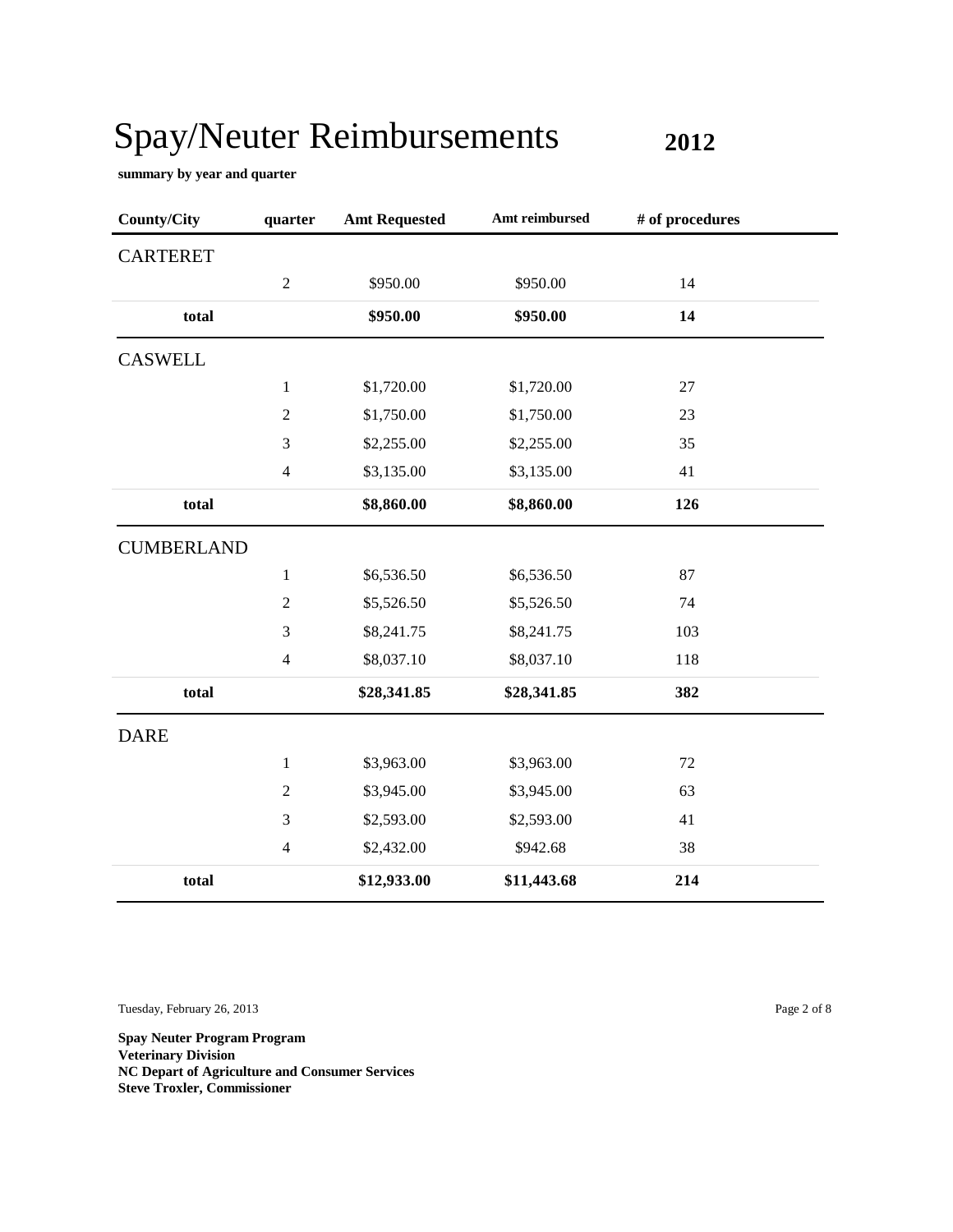**2012**

**summary by year and quarter**

| <b>County/City</b> | quarter                  | <b>Amt Requested</b> | Amt reimbursed | # of procedures |
|--------------------|--------------------------|----------------------|----------------|-----------------|
| <b>DAVIDSON</b>    |                          |                      |                |                 |
|                    | $\mathbf{1}$             | \$4,024.66           | \$4,024.66     | 53              |
|                    | $\overline{2}$           | \$5,175.00           | \$5,175.00     | 63              |
|                    | 3                        | \$5,677.00           | \$5,677.00     | 74              |
|                    | $\overline{\mathcal{L}}$ | \$5,561.00           | \$5,561.00     | 71              |
| total              |                          | \$20,437.66          | \$20,437.66    | 261             |
| <b>DAVIE</b>       |                          |                      |                |                 |
|                    | $\mathbf{1}$             | \$2,615.00           | \$2,615.00     | 55              |
|                    | $\sqrt{2}$               | \$2,764.00           | \$2,764.00     | 56              |
|                    | 3                        | \$2,410.00           | \$2,410.00     | 50              |
|                    | $\overline{4}$           | \$1,834.00           | \$1,834.00     | 41              |
| total              |                          | \$9,623.00           | \$9,623.00     | 202             |
| <b>DURHAM</b>      |                          |                      |                |                 |
|                    | $\mathbf{1}$             | \$4,770.00           | \$4,770.00     | 81              |
|                    | $\sqrt{2}$               | \$2,870.00           | \$2,870.00     | 43              |
|                    | 3                        | \$5,450.00           | \$5,450.00     | 85              |
|                    | $\overline{\mathcal{L}}$ | \$3,345.00           | \$3,345.00     | 56              |
| total              |                          | \$16,435.00          | \$16,435.00    | 265             |

Tuesday, February 26, 2013 Page 3 of 8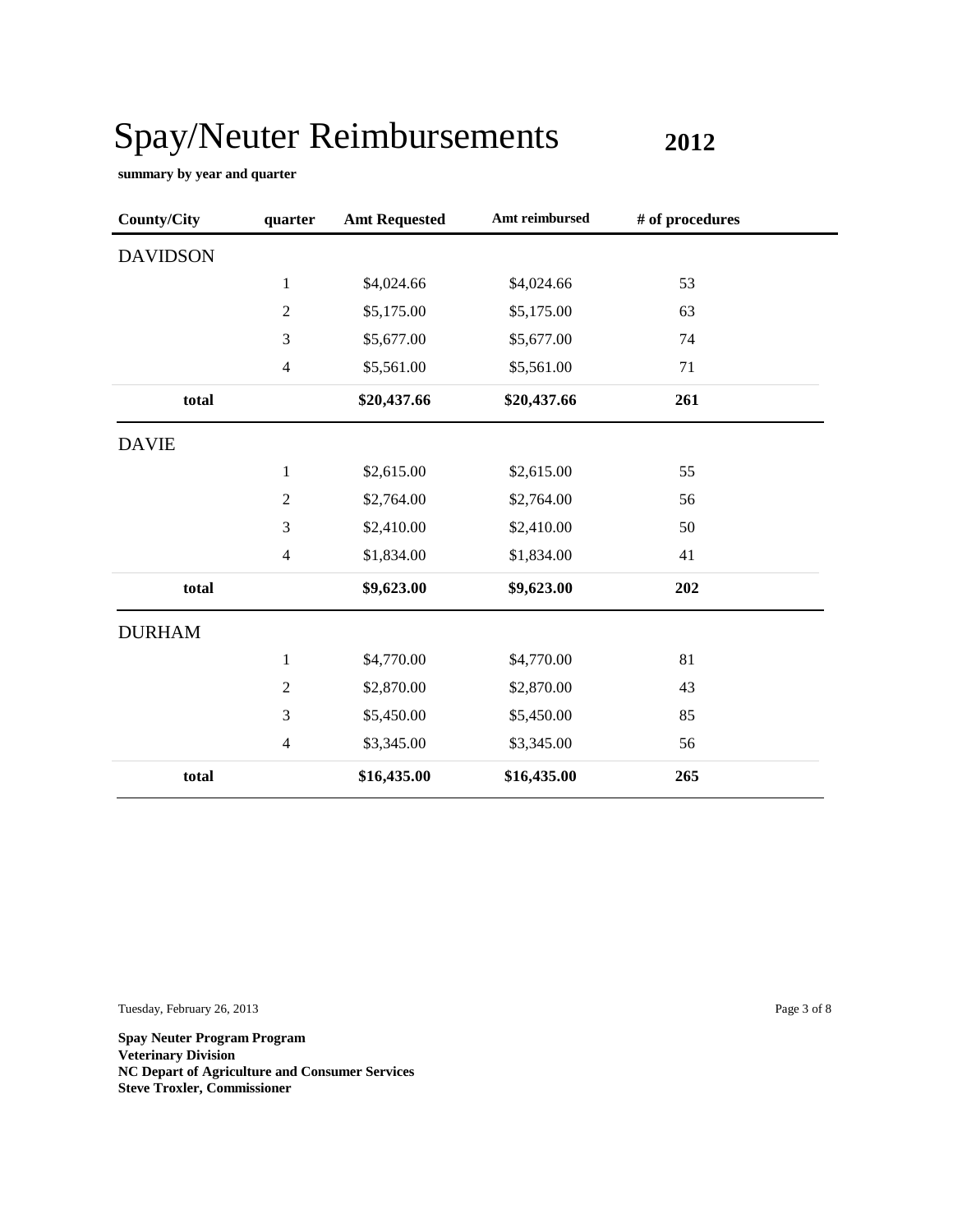**2012**

**summary by year and quarter**

| <b>County/City</b> | quarter        | <b>Amt Requested</b> | Amt reimbursed | # of procedures |  |
|--------------------|----------------|----------------------|----------------|-----------------|--|
| <b>EDGECOMBE</b> ( |                |                      |                |                 |  |
|                    | $\mathbf{1}$   | \$1,327.00           | \$1,327.00     | 10              |  |
|                    | $\sqrt{2}$     | \$388.00             | \$388.00       | 3               |  |
|                    | 3              | \$1,213.00           | \$1,213.00     | 8               |  |
|                    | $\overline{4}$ | \$992.00             | \$992.00       | $\,8\,$         |  |
| total              |                | \$3,920.00           | \$3,920.00     | 29              |  |
| <b>GASTON</b>      |                |                      |                |                 |  |
|                    | $\mathbf{1}$   | \$1,025.00           | \$1,025.00     | 47              |  |
|                    | $\sqrt{2}$     | \$13,775.00          | \$13,775.00    | 257             |  |
|                    | $\overline{4}$ | \$940.00             | \$940.00       | 19              |  |
| total              |                | \$15,740.00          | \$15,740.00    | 323             |  |
| <b>HAYWOOD</b>     |                |                      |                |                 |  |
|                    | $\mathbf{1}$   | \$14,155.00          | \$14,155.00    | 520             |  |
|                    | $\sqrt{2}$     | \$10,275.00          | \$10,275.00    | 339             |  |
|                    | 3              | \$12,910.00          | \$12,910.00    | 388             |  |
|                    | $\overline{4}$ | \$20,425.00          | \$16,257.30    | 613             |  |
| total              |                | \$57,765.00          | \$53,597.30    | 1,860           |  |
| <b>HENDERSON</b>   |                |                      |                |                 |  |
|                    | $\mathbf{1}$   | \$5,860.00           | \$5,860.00     | 125             |  |
|                    | $\overline{2}$ | \$5,790.00           | \$5,790.00     | 124             |  |
|                    | 3              | \$4,460.00           | \$4,460.00     | 94              |  |
|                    | $\overline{4}$ | \$4,215.00           | \$4,215.00     | 90              |  |
| total              |                | \$20,325.00          | \$20,325.00    | 433             |  |

Tuesday, February 26, 2013 Page 4 of 8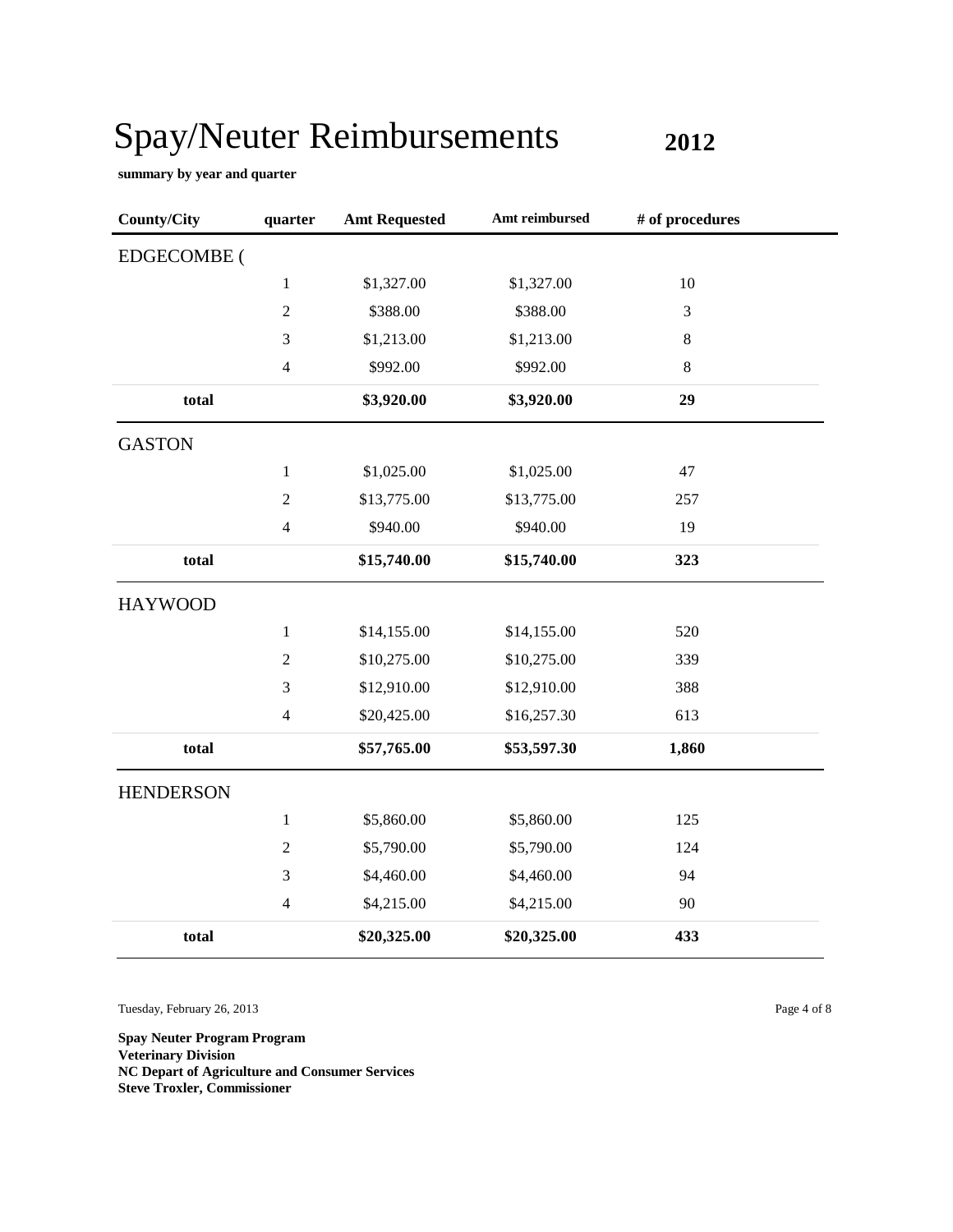**2012**

**summary by year and quarter**

| <b>County/City</b> | quarter        | <b>Amt Requested</b> | Amt reimbursed | # of procedures |  |
|--------------------|----------------|----------------------|----------------|-----------------|--|
| <b>IREDELL</b>     |                |                      |                |                 |  |
|                    | $\mathbf{1}$   | \$1,615.00           | \$1,615.00     | 76              |  |
|                    | $\overline{2}$ | \$3,470.00           | \$3,470.00     | 155             |  |
|                    | 3              | \$3,209.00           | \$3,209.00     | 101             |  |
|                    | $\overline{4}$ | \$3,565.00           | \$3,565.00     | 123             |  |
| total              |                | \$11,859.00          | \$11,859.00    | 455             |  |
| <b>MCDOWELL</b>    |                |                      |                |                 |  |
|                    | $\mathbf{1}$   | \$11,325.02          | \$11,325.02    | 89              |  |
|                    | $\sqrt{2}$     | \$10,601.17          | \$10,601.17    | 83              |  |
|                    | 3              | \$11,518.69          | \$11,518.69    | 90              |  |
|                    | $\overline{4}$ | \$11,188.16          | \$11,188.16    | 93              |  |
| total              |                | \$44,633.04          | \$44,633.04    | 355             |  |
| <b>MONTGOMER</b>   |                |                      |                |                 |  |
|                    | $\overline{4}$ | \$510.00             | \$510.00       | $\sqrt{6}$      |  |
| total              |                | \$510.00             | \$510.00       | 6               |  |
| <b>MOORE</b>       |                |                      |                |                 |  |
|                    | 3              | \$2,050.00           | \$2,050.00     | 38              |  |
|                    | $\overline{4}$ | \$2,465.00           | \$2,465.00     | 49              |  |
| total              |                | \$4,515.00           | \$4,515.00     | 87              |  |

Tuesday, February 26, 2013 Page 5 of 8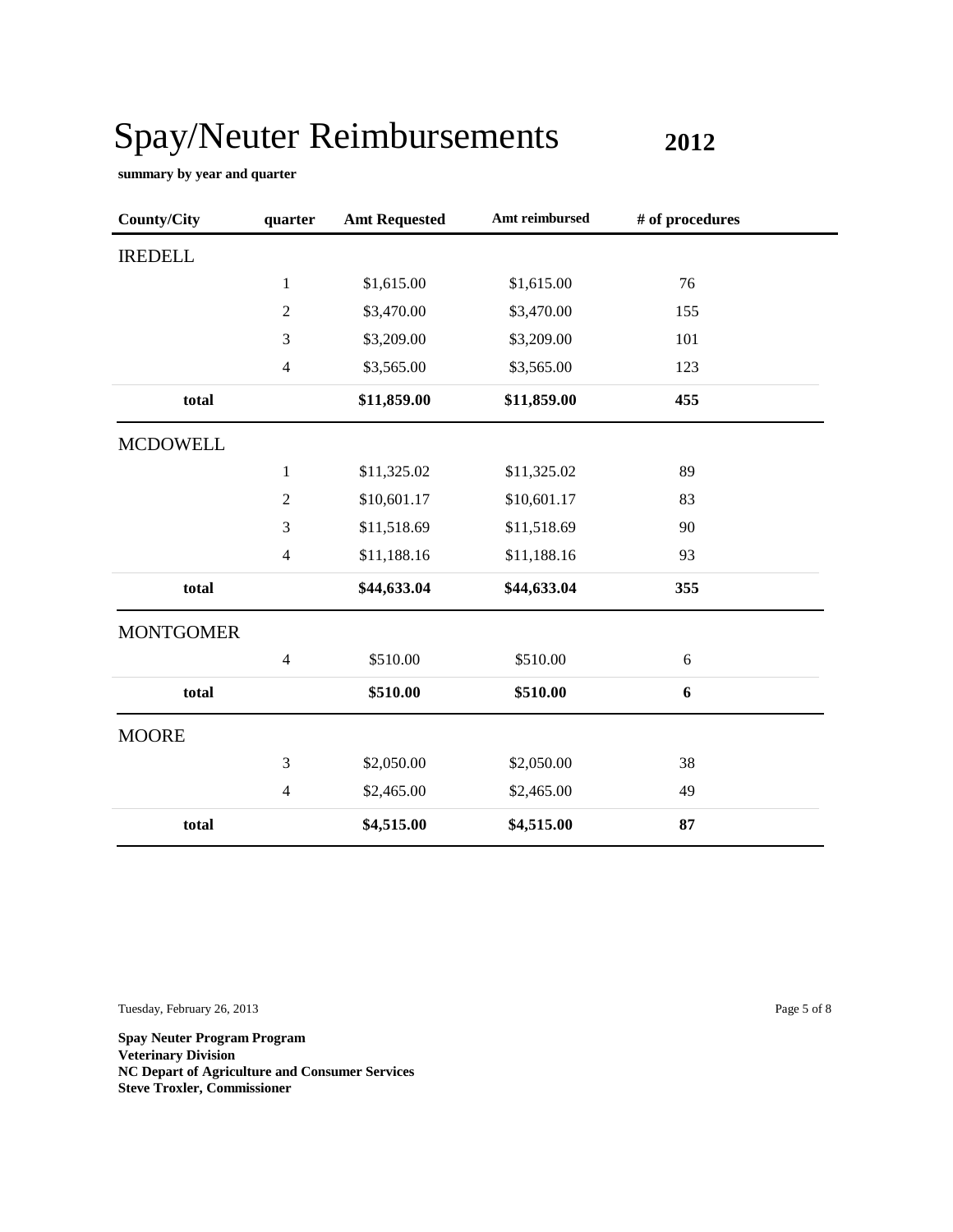**2012**

**summary by year and quarter**

| <b>County/City</b> | quarter        | <b>Amt Requested</b> | Amt reimbursed | # of procedures |  |
|--------------------|----------------|----------------------|----------------|-----------------|--|
| <b>ORANGE</b>      |                |                      |                |                 |  |
|                    | $\mathbf{1}$   | \$10,099.00          | \$10,099.00    | 133             |  |
|                    | $\sqrt{2}$     | \$6,045.00           | \$6,045.00     | 77              |  |
|                    | 3              | \$10,781.00          | \$10,781.00    | 119             |  |
|                    | $\overline{4}$ | \$9,508.00           | \$9,508.00     | 108             |  |
| total              |                | \$36,433.00          | \$36,433.00    | 437             |  |
| <b>PASQUOTANK</b>  |                |                      |                |                 |  |
|                    | $\,1$          | \$748.15             | \$748.15       | $\,8\,$         |  |
|                    | $\overline{c}$ | \$2,603.88           | \$2,603.88     | 28              |  |
|                    | 3              | \$2,601.53           | \$2,601.53     | 30              |  |
|                    | $\overline{4}$ | \$4,400.60           | \$4,400.60     | 52              |  |
| total              |                | \$10,354.16          | \$10,354.16    | 118             |  |
| <b>PERSON</b>      |                |                      |                |                 |  |
|                    | 3              | \$2,125.00           | \$2,125.00     | 32              |  |
|                    | $\overline{4}$ | \$3,300.00           | \$3,300.00     | 49              |  |
| total              |                | \$5,425.00           | \$5,425.00     | 81              |  |
| <b>RANDOLPH</b>    |                |                      |                |                 |  |
|                    | $\sqrt{2}$     | \$1,945.98           | \$1,945.98     | 25              |  |
|                    | 3              | \$1,931.71           | \$1,931.71     | 19              |  |
|                    | $\overline{4}$ | \$4,023.64           | \$4,023.64     | 62              |  |
| total              |                | \$7,901.33           | \$7,901.33     | 106             |  |

Tuesday, February 26, 2013 Page 6 of 8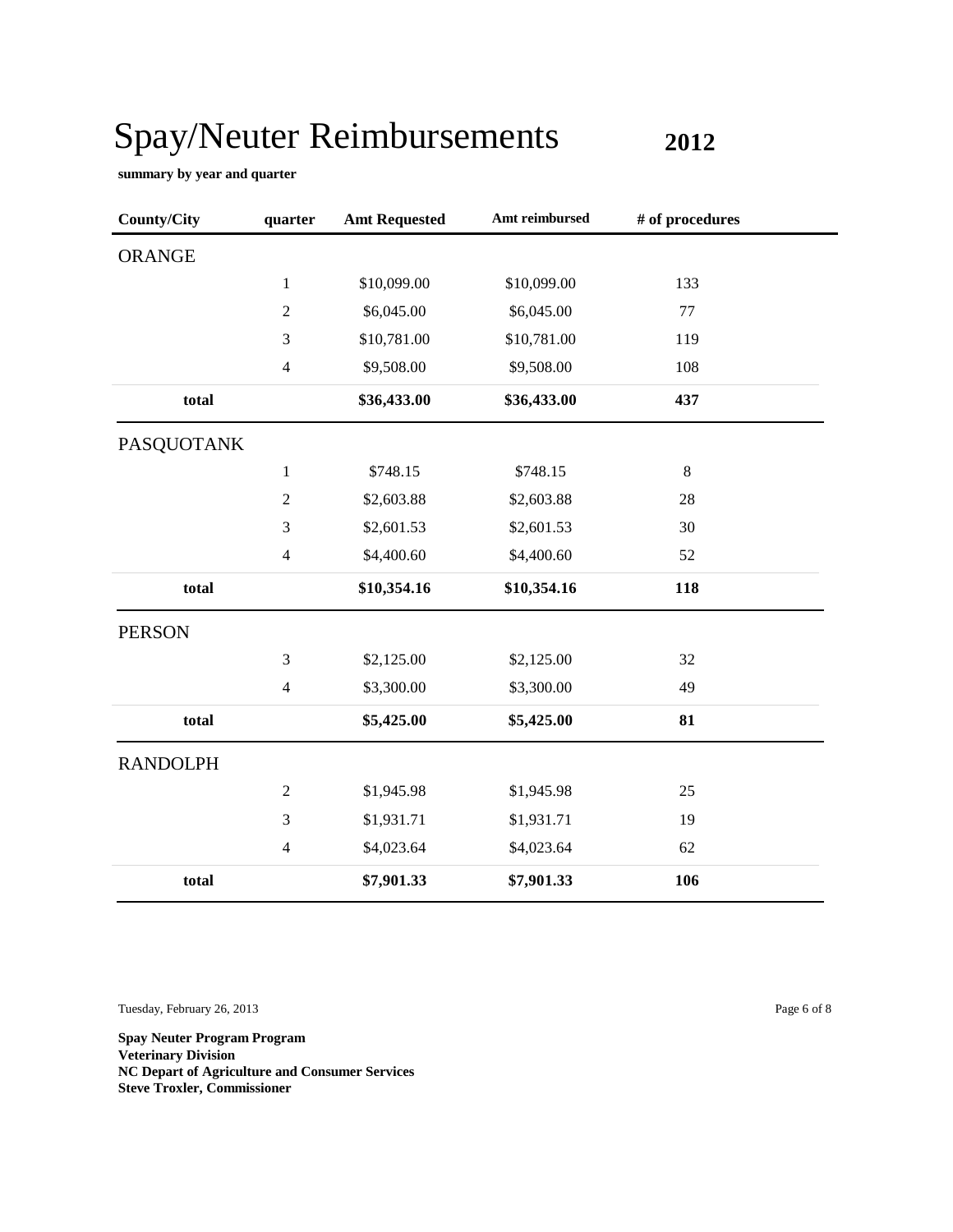**2012**

**summary by year and quarter**

| <b>County/City</b> | quarter        | <b>Amt Requested</b> | Amt reimbursed | # of procedures |
|--------------------|----------------|----------------------|----------------|-----------------|
| <b>RICHMOND</b>    |                |                      |                |                 |
|                    | $\mathbf{1}$   | \$7,230.00           | \$7,230.00     | 124             |
|                    | $\overline{2}$ | \$9,180.00           | \$9,810.00     | 164             |
|                    | 3              | \$8,437.00           | \$8,437.00     | 140             |
| total              |                | \$24,847.00          | \$25,477.00    | 428             |
| <b>ROBESON</b>     |                |                      |                |                 |
|                    | $\mathbf{1}$   | \$26,065.00          | \$26,065.00    | 336             |
|                    | $\sqrt{2}$     | \$18,215.00          | \$18,215.00    | 219             |
|                    | 3              | \$22,030.00          | \$22,030.00    | 264             |
|                    | $\overline{4}$ | \$27,780.00          | \$27,780.00    | 340             |
| total              |                | \$94,090.00          | \$94,090.00    | 1,159           |
| <b>ROCKINGHAM</b>  |                |                      |                |                 |
|                    | $\overline{4}$ | \$11,619.00          | \$11,619.00    | 212             |
| total              |                | \$11,619.00          | \$11,619.00    | 212             |
| <b>SCOTLAND</b>    |                |                      |                |                 |
|                    | $\mathbf{1}$   | \$4,661.00           | \$4,661.00     | 66              |
|                    | $\overline{2}$ | \$4,720.50           | \$4,720.50     | 70              |
|                    | 3              | \$6,273.00           | \$6,273.00     | 99              |
|                    | $\overline{4}$ | \$7,207.00           | \$7,207.00     | 101             |
| total              |                | \$22,861.50          | \$22,861.50    | 336             |

Tuesday, February 26, 2013 Page 7 of 8